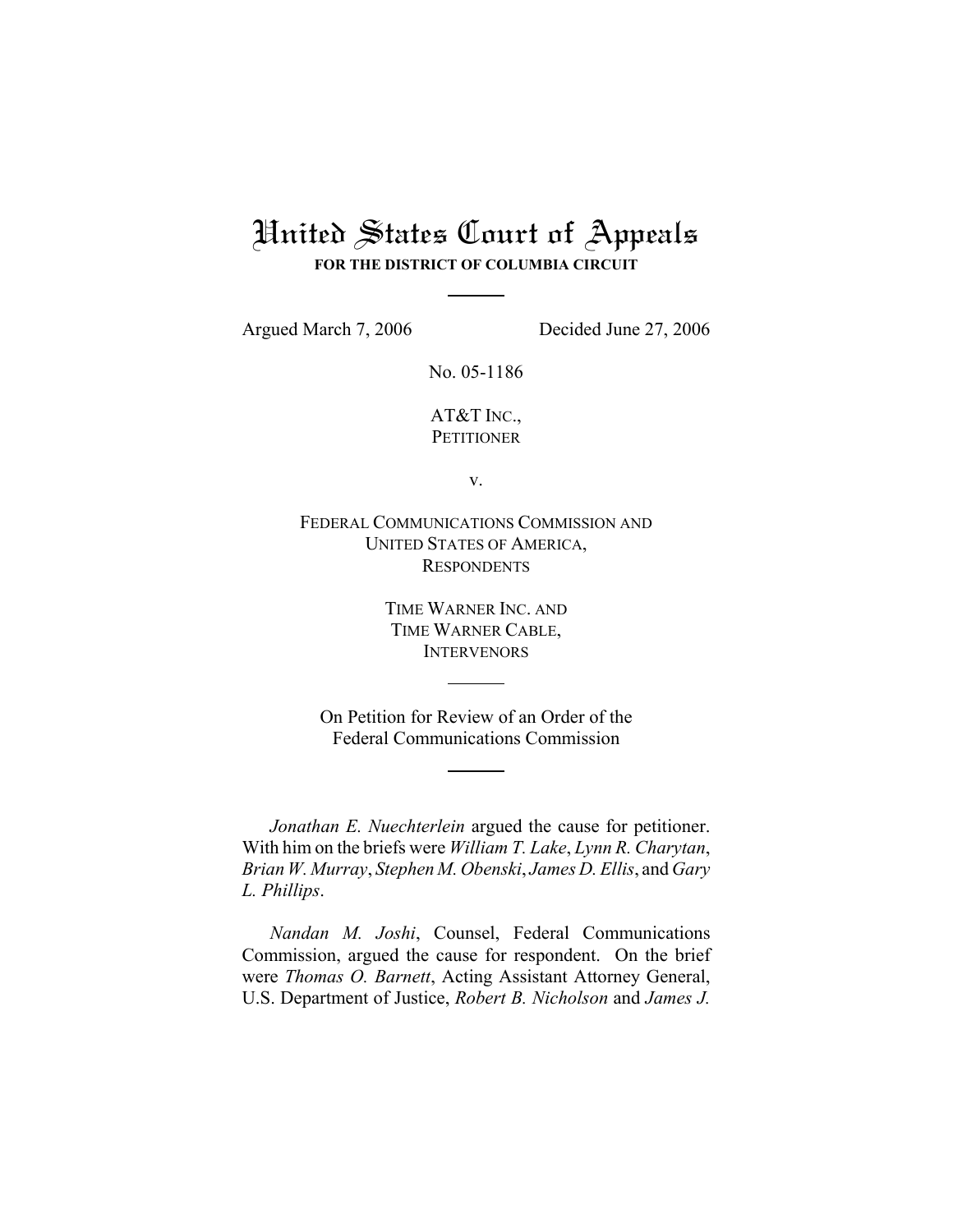*Fredricks*, Attorneys, *Samuel L. Feder*, General Counsel, Federal Communications Commission, *Richard K. Welch*, Associate General Counsel, *John E. Ingle*, Deputy Associate General Counsel, and *Laurence N. Bourne*, Counsel.

Before: RANDOLPH and TATEL, *Circuit Judges*, and WILLIAMS, *Senior Circuit Judge*.

Opinion for the Court filed by *Circuit Judge* TATEL.

## Concurring opinion filed by *Circuit Judge* RANDOLPH.

TATEL, *Circuit Judge*: Invoking section 10 of the Communications Act of 1934, SBC Communications Inc. filed a petition with the Federal Communications Commission requesting that the Commission "forbear from applying Title II common carrier regulation to IP platform services." Fifteen months later, the Commission denied the request for two independent reasons: (1) the petition was "procedurally defective" because the Commission had yet to determine whether common carrier regulations even applied to IP platform services, and (2) SBC failed to "identify with sufficient precision" the regulations and services it intended the petition to cover. Arguing that the first rationale conflicts with section 10 and the second is arbitrary and capricious, SBC—recently renamed AT&T Inc.—petitions for review. Because we agree that the Commission lacks section 10 authority to reject a petition as procedurally improper just because it requests forbearance from uncertain regulatory obligations, we reject the Commission's first rationale for denying SBC's petition. And because the Commission has failed to explain how its second rationale is consistent with the specificity standard it has applied in other contexts, we remand the case for further explanation and consideration consistent with this opinion.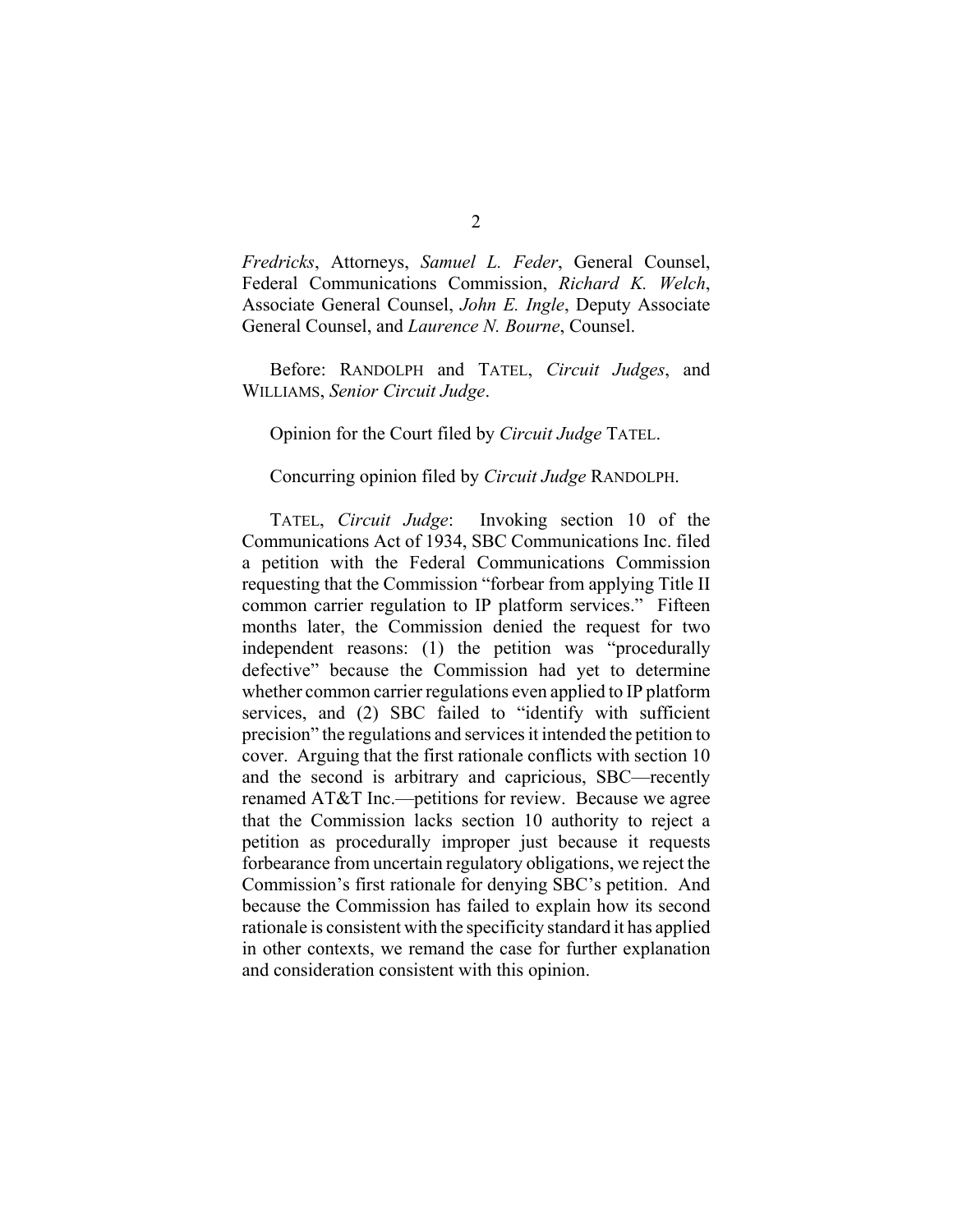3

**I.**

Congress enacted the Telecommunications Act of 1996 to "encourage the rapid deployment of new telecommunications technologies" by "promot[ing] competition and reduc[ing] regulation" among telecommunications providers. Telecommunications Act of 1996, Pub. L. No. 104-104, pmbl., 110 Stat. 56, 56. Critical to Congress's deregulation strategy, the Act added section 10 to the Communications Act of 1934. That section requires the Federal Communications Commission to "forbear" from enforcing communications statutes and regulations in certain specified circumstances. In particular, section 10(a) provides that

the Commission shall forbear from applying any regulation or any provision of [federal telecommunications law] to a telecommunications carrier or telecommunications service, or class of telecommunications carriers or telecommunications services, in any or some of its or their geographic markets, if the Commission determines that—

(1) enforcement of such regulation or provision is not necessary to ensure that the charges, practices, classifications, or regulations by, for, or in connection with that telecommunications carrier or telecommunications service are just and reasonable and are not unjustly or unreasonably discriminatory;

(2) enforcement of such regulation or provision is not necessary for the protection of consumers; and

(3) forbearance from applying such provision or regulation is consistent with the public interest.

47 U.S.C. § 160(a). Section 10(b) requires that in determining whether forbearance is "consistent with the public interest," the Commission "shall consider whether forbearance from enforcing the provision or regulation will promote competitive market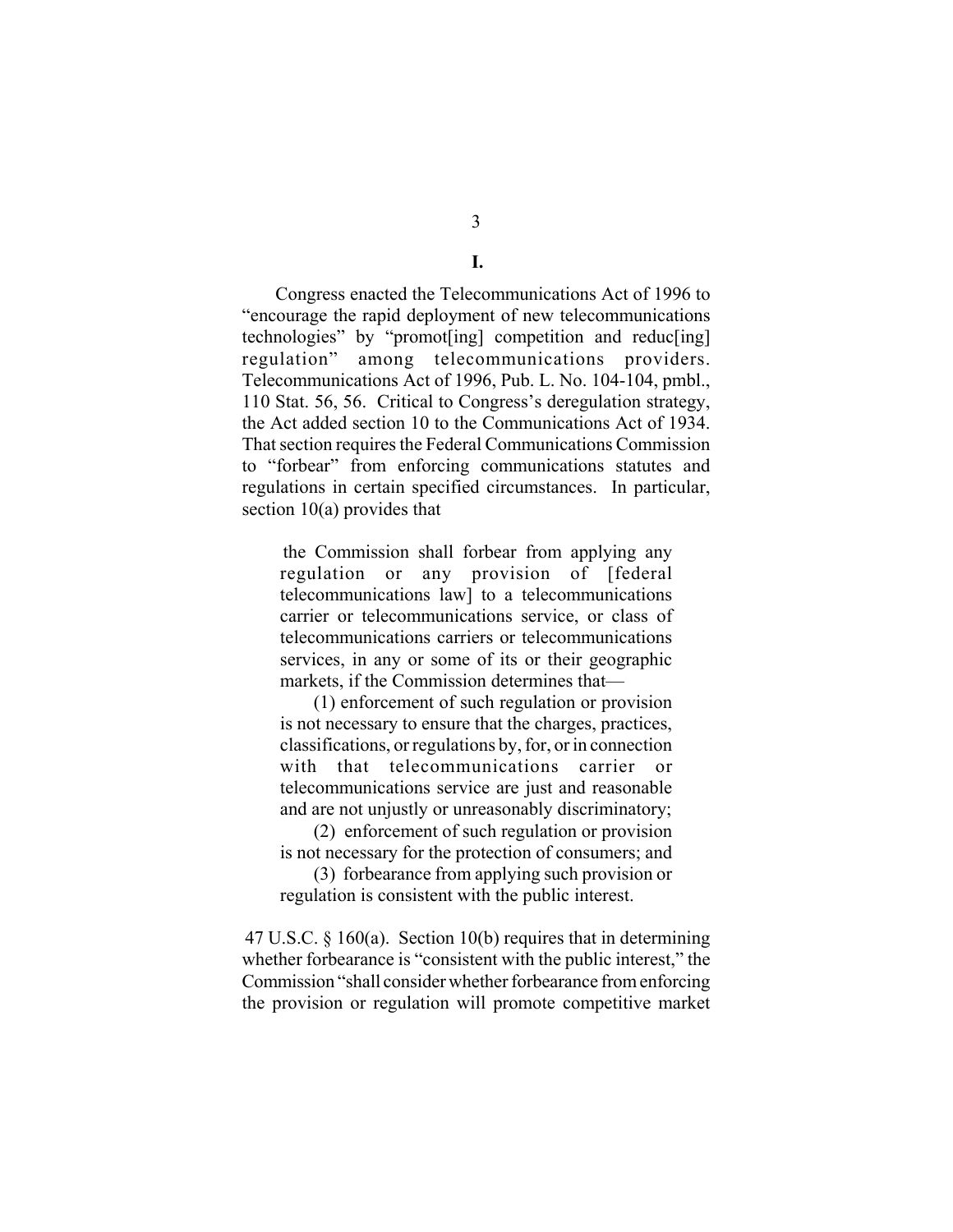conditions, including the extent to which such forbearance will enhance competition among [telecommunications] providers." *Id.* § 160(b). Section 10(c) allows telecommunications carriers to petition the Commission for forbearance with respect to particular services or facilities. *Id.* § 160(c). Should the Commission fail to respond within one year, the petition "shall be deemed granted," although the Commission may extend the one-year period by an additional 90 days if it "finds that an extension is necessary to meet the requirements of subsection (a)." *Id.* 

On February 5, 2004, SBC Communications Inc. filed a section 10 petition requesting forbearance from "Title II common carrier regulation" for "IP platform services," Petition of SBC Commc'ns Inc. for Forbearance, WC Docket No. 04-29, at 1 (filed Feb. 5, 2004) ("Forbearance Petition"), which it defined as "those services that enable any customer to send or receive communications in IP format over an IP platform, and the IP platforms on which those services are provided," *id.* at i. Acknowledging some general uncertainty as to whether Title II actually covers these services, SBC urged the Commission to "eliminate any doubt concerning the unregulated status of IP platform services by expressly forbearing from applying Title II regulation . . . to the extent that such regulation might otherwise be found to apply." *Id.* at 2. In a second simultaneously filed petition, SBC requested a declaratory ruling "confirm[ing] that IP platform services . . . are not subject to Title II regulation." Petition of SBC Commc'ns Inc. for a Declaratory Ruling i (filed Feb. 5, 2004) ("Declaratory Ruling Petition").

One month after SBC filed its two petitions, the Commission issued an "IP-Enabled Services" Notice of Proposed Rulemaking (NPRM) raising many of the same issues presented in SBC's petitions. *See* IP-Enabled Services, 19 F.C.C.R. 4863 (proposed Mar. 10, 2004). The Commission consolidated SBC's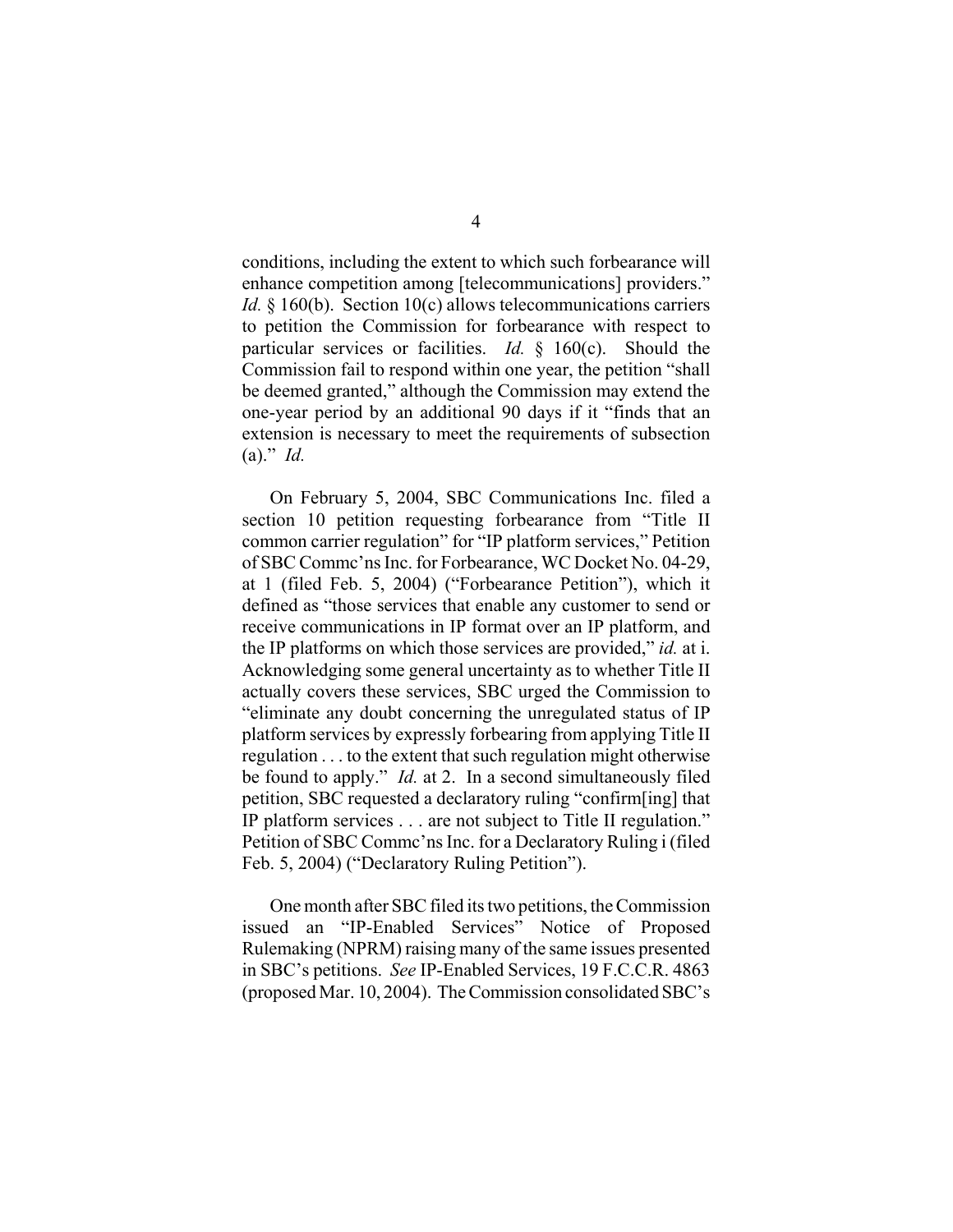declaratory ruling request with the rulemaking proceedings and, given the "substantial overlap between the issues presented in the SBC Forbearance Petition and the *IP-Enabled Services NPRM*," extended the period for comment on the forbearance petition to coincide with the NPRM's comment cycle. *Wireline Competition Bureau Extends Comment Deadlines for SBC's* "IP Platform Services" *Forbearance Petition*, 19 F.C.C.R. 5607, 5607 (Mar. 30, 2004) (public notice). During the following year, SBC and other interested parties filed comments and *ex parte* submissions relating to both the rulemaking proceeding and SBC's two petitions.

After extending the one-year period by an additional ninety days, the Commission denied SBC's forbearance petition. The Commission's order explains:

We find that the petition is procedurally defective because it asks us to forbear from the application of statutory provisions and regulations that "may or may not" apply to the telecommunications carrier or telecommunications service at issue. In addition, the evidence and arguments set out in SBC's petition and subsequent pleadings are insufficiently specific to permit a finding that forbearance is appropriate.

*In re: Petition of SBC Commc'ns Inc. for Forbearance from the Application of Title II Common Carrier Regulation to IP Platform Servs.*, 20 F.C.C.R. 9361, 9361 (May 5, 2005) ("Forbearance Order").

SBC filed a petition for review with this court, *see* 47 U.S.C. § 402(a) (allowing parties aggrieved by a Commission order to appeal to this court) and, during briefing, merged with AT&T Corp. to form a new company AT&T Inc. AT&T argues that (1) nothing in section 10 permits the Commission to reject,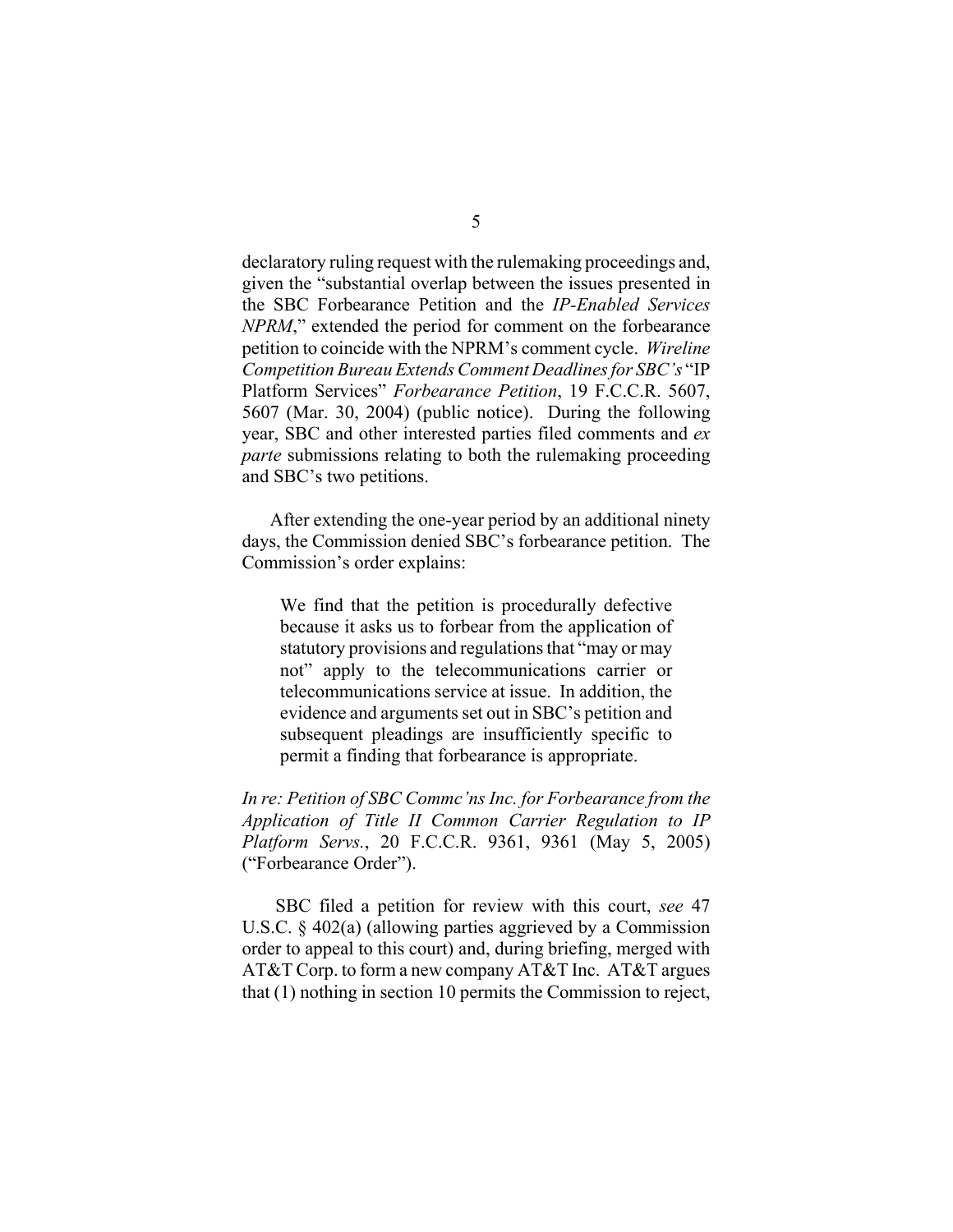as procedurally improper, petitions seeking forbearance from regulatory obligations that "may or may not" apply to the facilities and services in question; and (2) the Commission acted arbitrarily and capriciously in denying SBC's petition on the alternative ground that the petition lacked sufficient specificity to determine whether section  $10(a)$ 's requirements were satisfied.

## **II.**

We begin with the Commission's first reason for rejecting the petition—that the Commission had yet to determine the extent to which Title II actually covers IP-enabled services. In its order denying SBC's petition, the Commission relied on language from two different parts of section 10 to explain why it may reject as procedurally improper any "conditional" forbearance petition, that is, any petition seeking forbearance from uncertain regulatory obligations.

First, section 10(a) uses the word "forbear," which means, the Commission says, "to desist from" or "cease." Forbearance Order, 20 F.C.C.R. at 9363 ¶ 5. Because "it would be impossible" to "forbear" from applying a regulation "that does not apply," the Commission concluded, section 10 "do[es] not govern petitions seeking such relief." *Id.* In other words, according to the Commission, it lacks authority to consider conditional forbearance requests because "section 10 neither contemplates nor permits grants of forbearance relating to obligations that 'may or may not' apply to the . . . service at issue." *Id.* In its opening brief, AT&T offered a forceful rebuttal to this interpretation of section 10, but we need not consider the issue because the Commission, in addition to failing to defend its position in its brief, affirmatively withdrew it at oral argument. Oral Arg. 13:20-:35.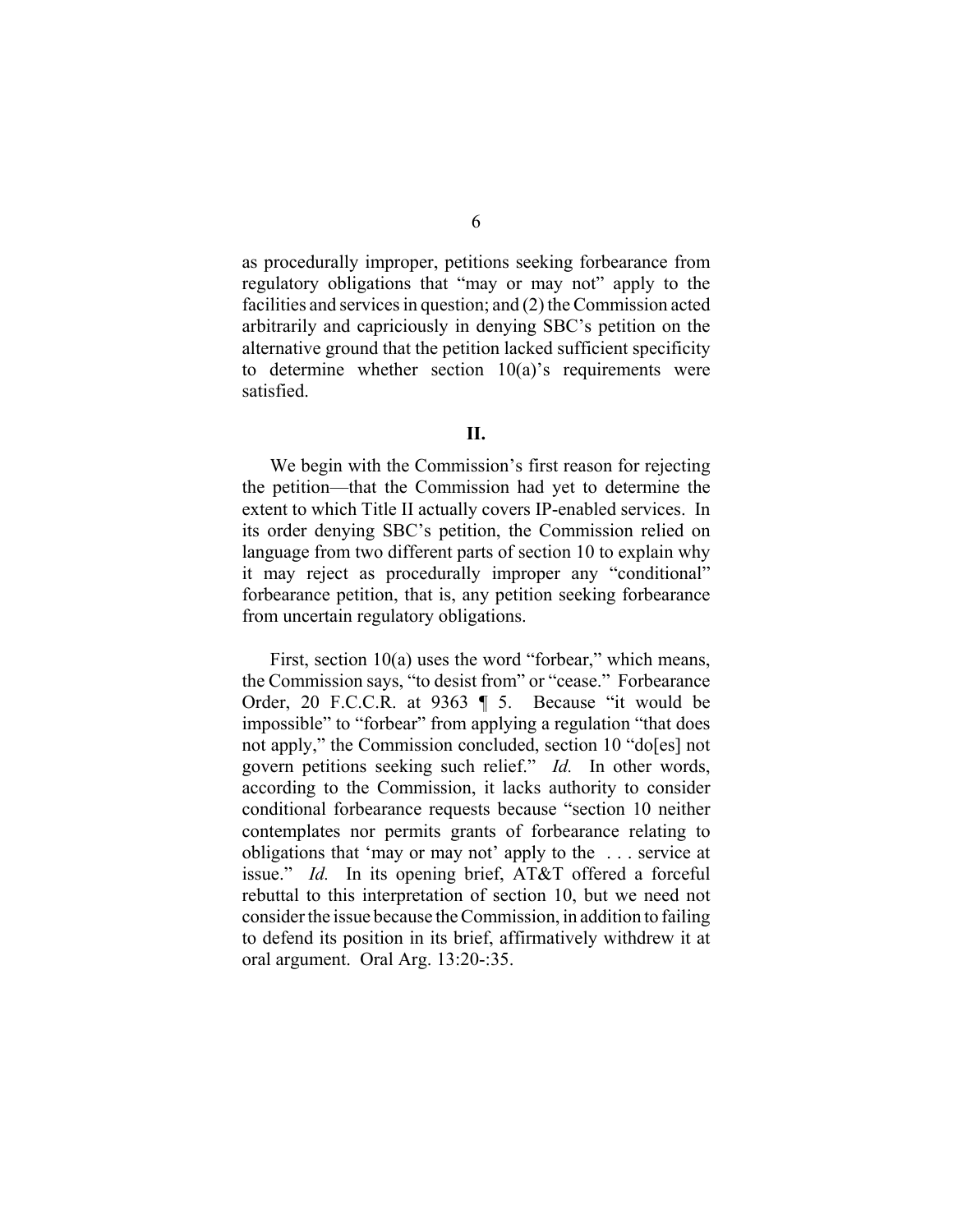We thus focus on the second provision the Commission relied on to support its conclusion that conditional forbearance petitions are "procedurally defective," namely, section  $10(a)(3)$ 's public interest requirement. The Commission reasoned:

[W]e find that the grant of a petition seeking forbearance from a requirement that does not unambiguously apply is contrary to the public interest, and therefore does not satisfy the requirements for granting forbearance under section  $10(a)(3)$  of the Act. It is not in the public interest to forbear from requirements before the Commission has fully considered whether and under what technical conditions the requirements apply in the first place. To do so could preclude fully considered analysis, particularly in light of the statutory deadline for acting on forbearance petitions. The opposite conclusion would effectively impose a deadline for the Commission to rule on the appropriate regulatory treatment of IP-enabled services. In addition, it is not in the public interest for the Commission to devote resources to determine whether to forbear from imposing or enforcing requirements that might not even apply.

Forbearance Order, 20 F.C.C.R. at 9363 ¶ 6.

Critical to the issue before us, the Commission pointed to nothing in *SBC's* forbearance request that flunked section  $10(a)(3)$ 's public interest requirement. Instead, the Commission denied SBC's petition on the ground that *all* conditional forbearance requests are, as a procedural matter, contrary to the public interest and thus require no substantive consideration. *See id.* (declaring that "*a* petition" seeking conditional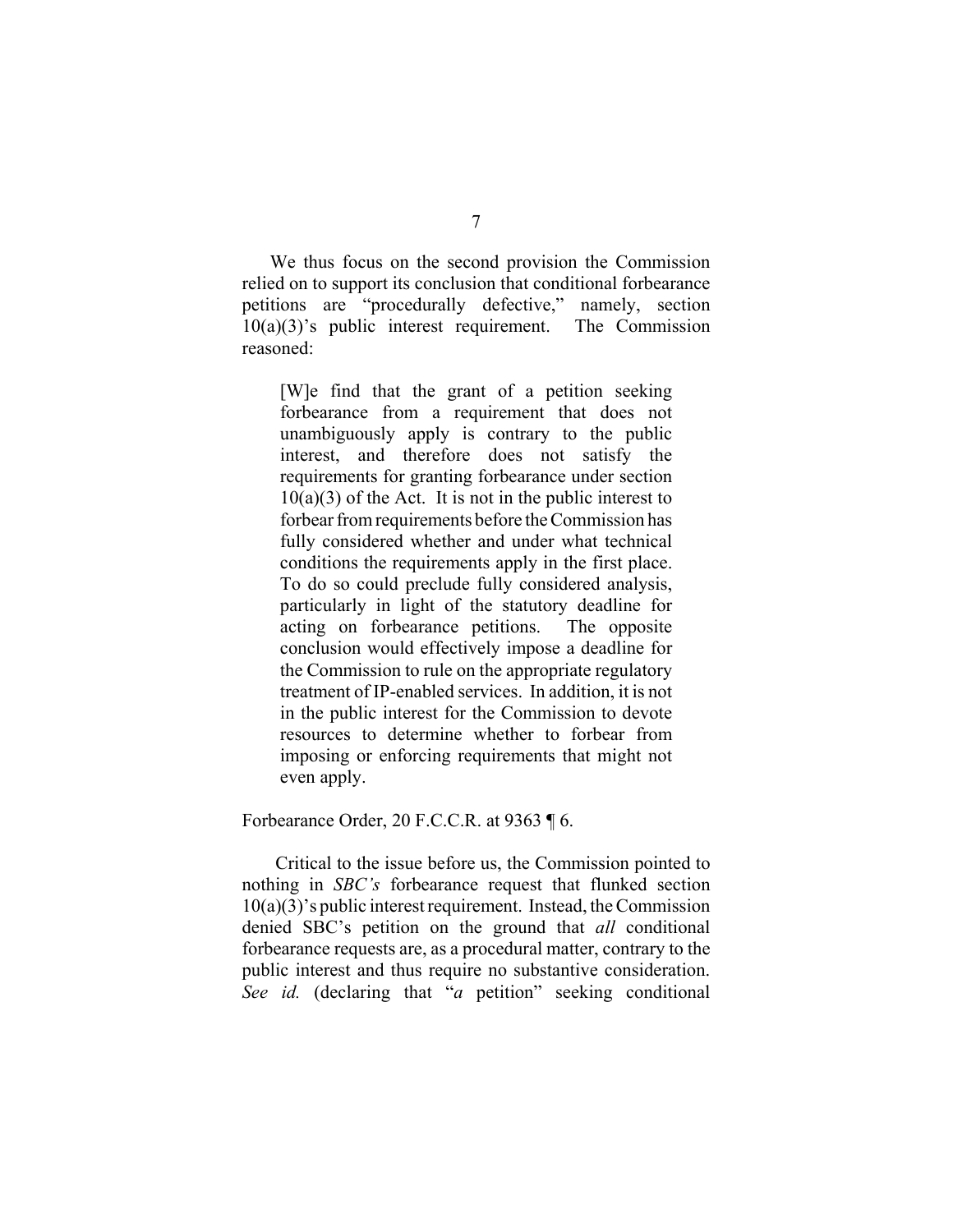forbearance is not in the public interest, with no mention of *the* petition submitted by SBC) (emphasis added). Indeed, the Commission's entire discussion focuses on its generic concern that it has neither time nor resources to respond to conditional forbearance requests. Asked about this at oral argument, Commission counsel confirmed that the SBC order announces a new rule, namely, that the Commission will reject any conditional forbearance petition as procedurally defective rather than ruling on its merits. Oral Arg. 26:15-28:13. The question before us, then, is whether section  $10(a)(3)$ 's public interest requirement permits the Commission to adopt such a rule.

We review the Commission's interpretation of section 10(a)(3) in accordance with *Chevron U.S.A. Inc. v. Natural Resources Defense Council, Inc.*, 467 U.S. 837 (1984), asking first whether Congress has "directly spoken" to the issue before us, *id.* at 842. To answer this question, we "employ[] traditional tools of statutory construction," *id.* at 843 n.9, beginning "as always, with the plain language of the statute," *Citizens Coal Council v. Norton*, 330 F.3d 478, 482 (D.C. Cir. 2003). If Congress has not clearly expressed its intent on the matter, we move to *Chevron*'s second step, deferring to the agency's interpretation as long as it "is based on a permissible construction of the statute." *Chevron*, 467 U.S. at 843; *see also Kay v. FCC*, 393 F.3d 1339, 1343 (D.C. Cir. 2005) (explaining that "we accord a substantial measure of deference to the Commission's interpretation" of telecommunications statutes). In this case, however, we have no need to consider the reasonableness of the Commission's interpretation, for as we explain below, Congress "has directly spoken to the precise question at issue" and we "must give effect to [its] unambiguously expressed intent." *Chevron*, 467 U.S. at 842-43.

To begin with, the Commission's interpretation conflicts with section 10(b), which expressly directs that in determining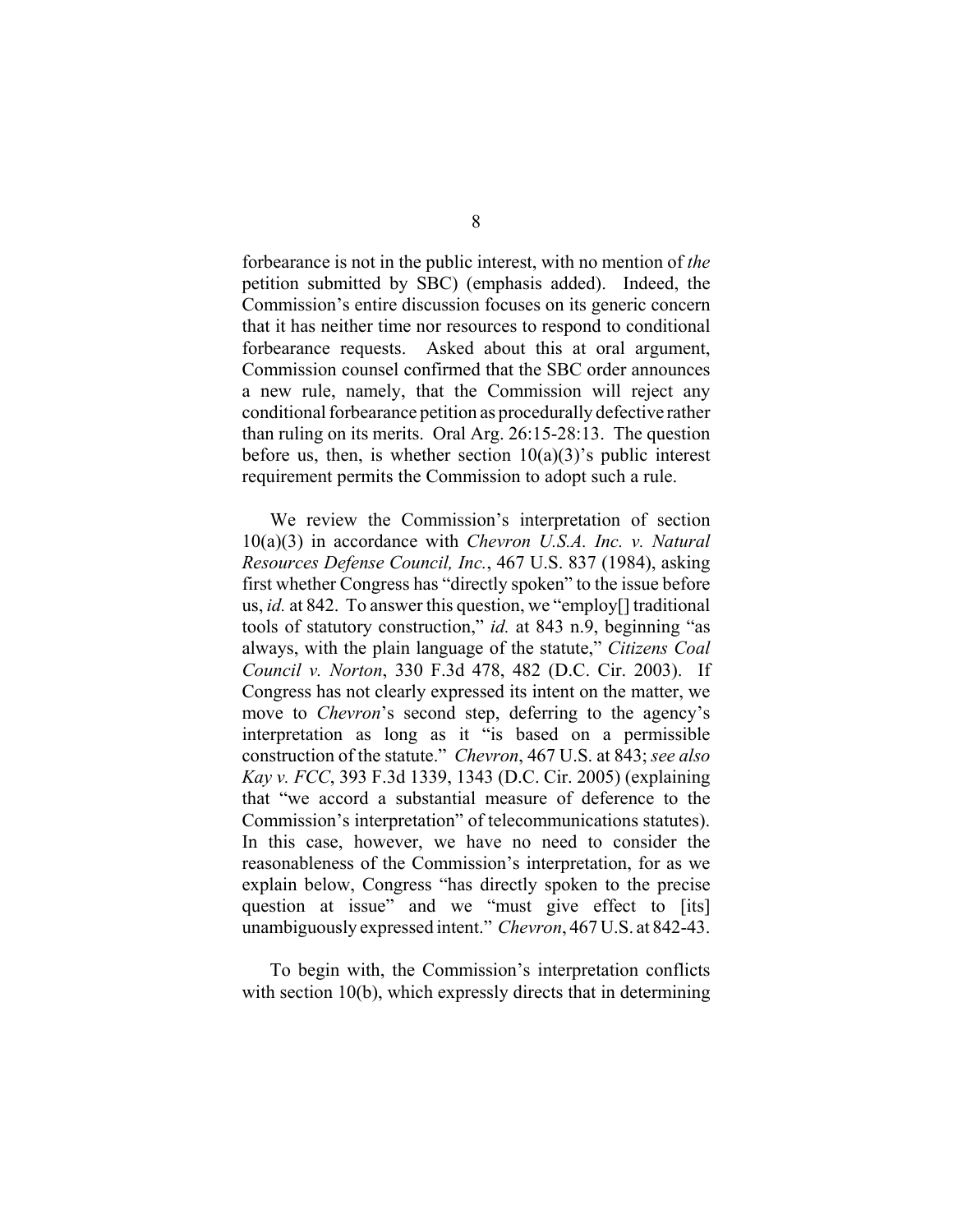whether forbearance is consistent with the public interest under section  $10(a)(3)$ , the Commission "shall consider whether forbearance . . . will promote competitive market conditions, including the extent to which such forbearance will enhance competition among providers of telecommunications services." 47 U.S.C. § 160(b).Yet under the Commission's newly announced rule, the Commission will *never* consider market conditions when addressing conditional forbearance requests because it views such requests as automatically failing section  $10(a)(3)$ 's public interest requirement. Nothing in section 10 gives the Commission authority to so ignore section 10(b).

The Commission's approach violates section 10's plain language in a second respect. In the order before us, the Commission effectively held that any conditional forbearance petition will fail section 10(a)'s substantive "public interest" requirement because section 10(c)'s deadline precludes "fully considered analysis" of such petitions. In other words, the Commission has declared it contrary to the public interest to consider such petitions within the statutory time frame. Section  $10(a)(3)$ , however, gives the Commission authority to decide only whether "forbearance . . . is consistent with the public interest," not to decide whether *deciding* whether to forbear is in the public interest. Moreover, the Commission's reasoning, if extended, could gut section 10. For example, under the Commission's view, nothing would stop it from finding that the statutory deadline permits "fully considered analysis" of only narrow petitions, and thus adopting a rule that any petition seeking forbearance from more than one regulation is contrary to the public interest. This cannot be correct. Nothing in section 10(a)(3) allows the Commission to avoid ruling on the merits of a forbearance petition whenever it finds the statutory deadline inconvenient. Quite to the contrary, section  $10(a)(3)$ 's very purpose is to force the Commission to act within the statutory deadline.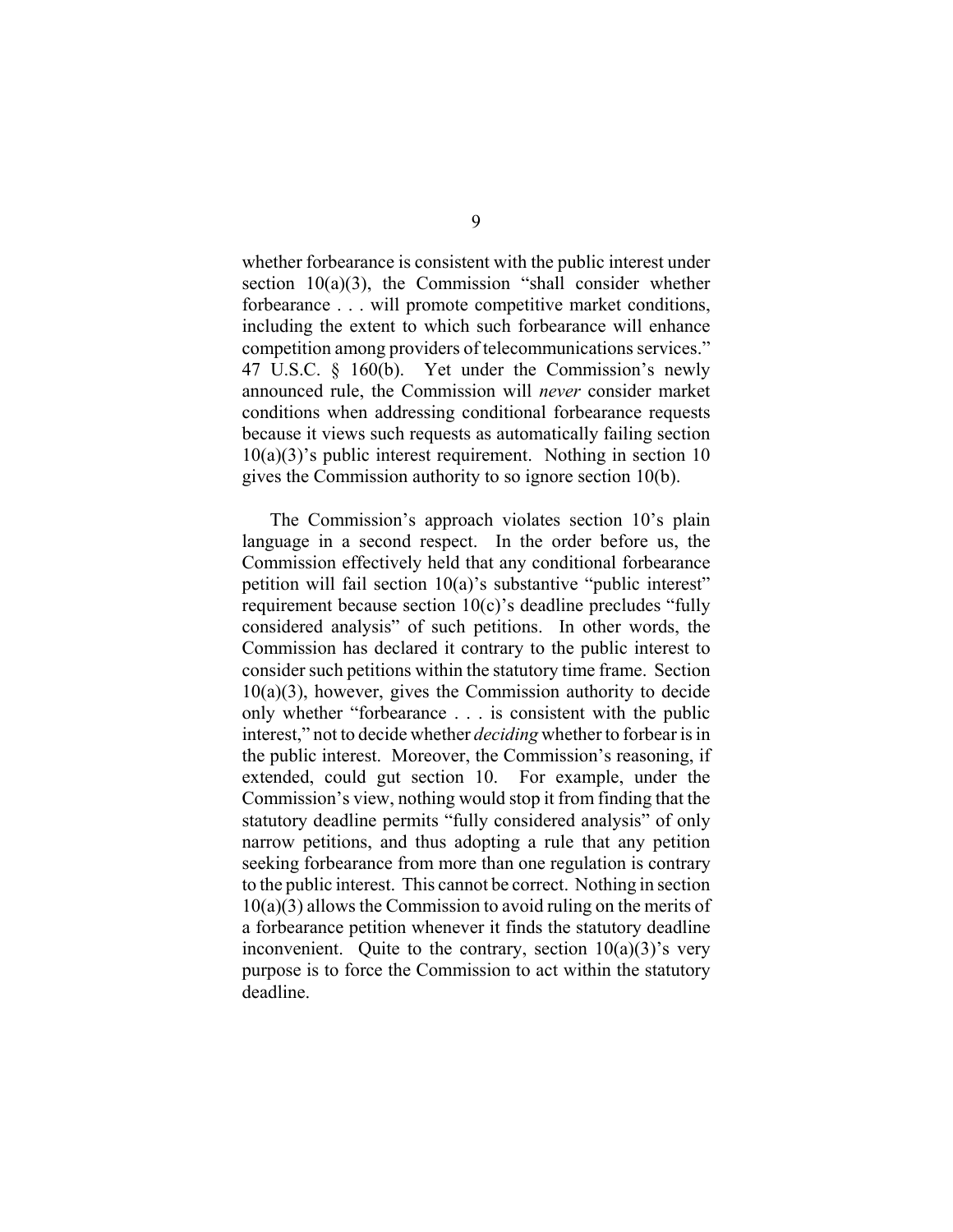For these reasons, the Commission's new rule conflicts with the statute's plain language, and the Commission offers us no reason to believe that "Congress did not mean what it appears to have said." *Engine Mfrs. Ass'n v. EPA*, 88 F.3d 1075, 1089 (D.C. Cir. 1996).Indeed, the rule runs counter to the Telecommunications Act's purpose—"reduc[ing] regulation in order to . . . encourage the rapid deployment of new telecommunication technologies," Telecommunications Act of 1996, pmbl., 110 Stat. at 56. Parties petitioning for conditional forbearance seek elimination of regulatory uncertainty, and even the Commission recognizes that "regulatory uncertainty . . . in itself may discourage investment and innovation" regarding the very technologies Congress intended the Act to promote. *Inquiry Concerning High-Speed Access to the Internet Over Cable and Other Facilities*, 17 F.C.C.R. 4798, 4802 ¶ 5 (proposed 2002); *see also* Amendment of the Commission's Space Station Licensing Rules and Policies, 18 F.C.C.R. 10,760, 10,781 ¶ 45 n.115 (2003) ("The Commission has noted on several occasions that regulatory uncertainty can discourage investment, and so unnecessary regulatory uncertainty should be avoided.").

Our conclusion finds support in *AT&T Corp. v. FCC*, 236 F.3d 729 (D.C. Cir. 2001). There, we considered whether the Commission could deny a forbearance petition on the grounds that an alternative route for seeking regulatory relief was available. Answering no, we explained that Congress enacted section 10 as a "viable . . . means of seeking forbearance" from regulation, and the Commission "has no authority to sweep it away" on the grounds that it would prefer to determine the appropriate regulatory treatment of a telecommunications service through a different mechanism. *Id*. at 738. So too here. Just as the "availability of . . . an alternative route for seeking [forbearance] does not diminish the Commission's responsibility to fully consider petitions under § 10," *id*., a forbearance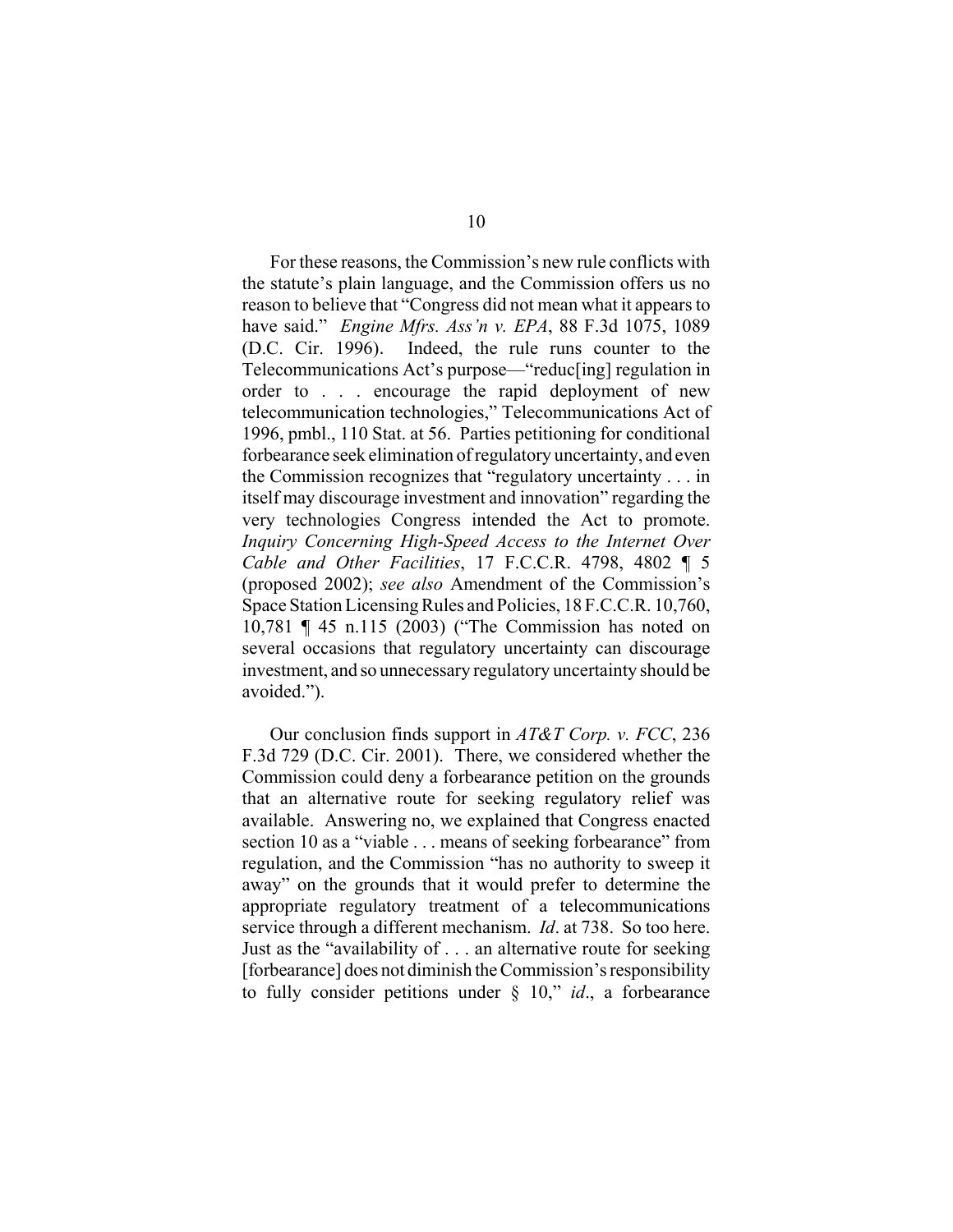request's conditional nature gives the Commission no discretion to escape ruling on its merits.

We emphasize that nothing we say here precludes the Commission from finding that the hypothetical nature of a particular forbearance petition renders it impossible to determine whether it satisfies section  $10(a)$ 's substantive requirements. In other words, when assessing the *merits* of a forbearance petition, the Commission may take into account its conditional nature. We hold only that the Commission may not refuse to consider a petition's merits solely because the petition seeks forbearance from uncertain or hypothetical regulatory obligations.

## **III.**

This brings us to the Commission's alternative basis for denying SBC's petition—that the petition was "not sufficiently specific to determine whether the requested forbearance satisfies the requirements of section 10." Forbearance Order, 20 F.C.C.R. at 9366 ¶ 14. Specifically, the Commission ruled that SBC had failed to identify both (1) the services and facilities it sought forbearance for, and (2) the statutory and regulatory provisions it sought forbearance from. AT&T argues that SBC's petition was sufficiently specific in both respects and that the Commission's finding to the contrary is arbitrary and capricious. *See* 5 U.S.C. § 706(2)(A) (directing reviewing courts to set aside agency action that is "arbitrary, capricious, an abuse of discretion, or otherwise not in accordance with law"); *see also Verizon Tel. Cos. v. FCC*, 374 F.3d 1229, 1235 (D.C. Cir. 2005) (applying the "arbitrary and capricious" standard to a Commission order denying a forbearance petition). Our review of this aspect of the Commission's decision is "narrow" and we may "not . . . substitute [our] judgment for that of the agency." *Motor Vehicle Mfrs. Ass'n, Inc. v. State Farm Mut. Auto. Ins. Co.*, 463 U.S. 29, 43 (1983). Put another way, the question is not what *we* think about the petition, but whether the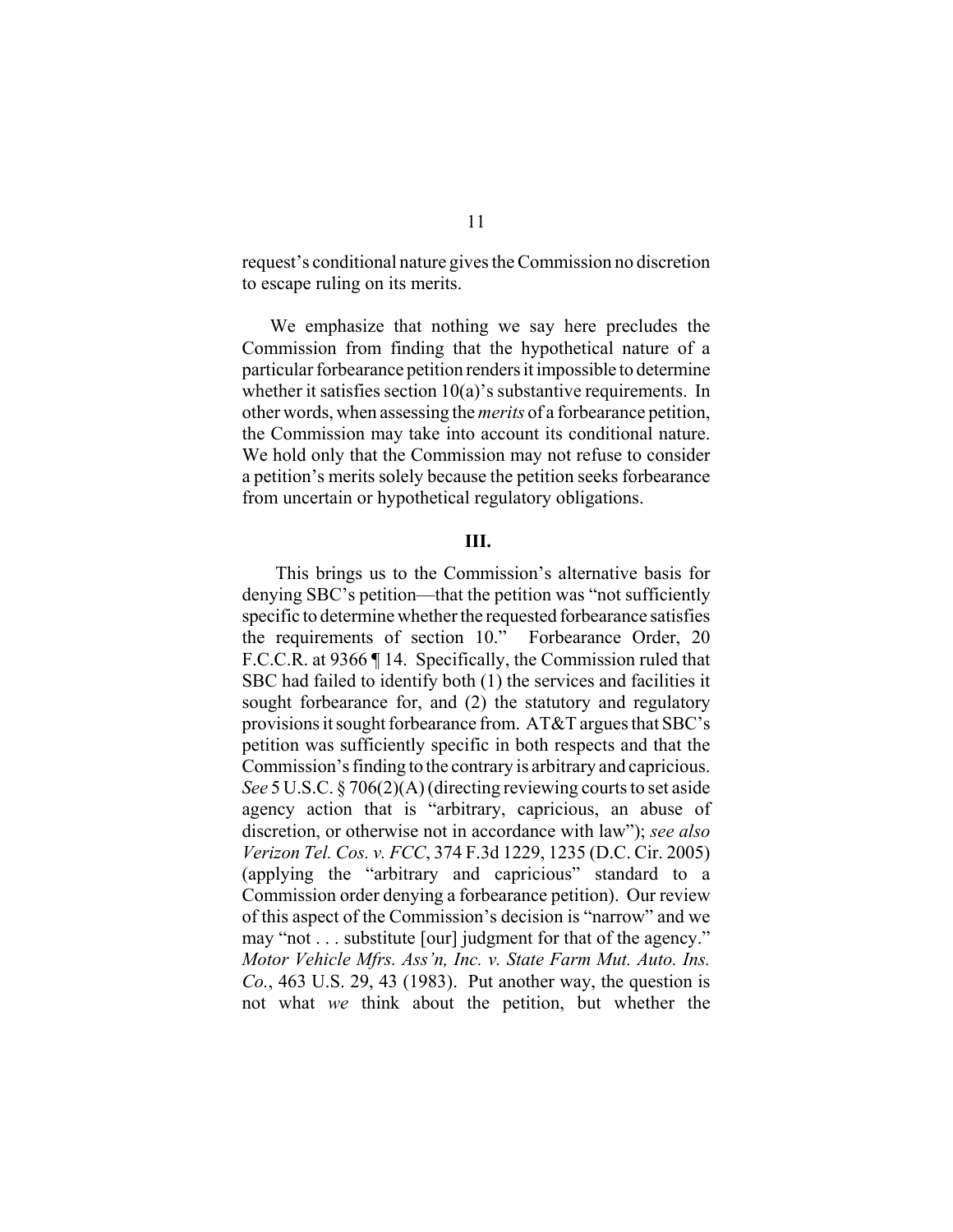*Commission's* view of the petition is reasonable. *See Eagle-Picher Indus. v. EPA*, 759 F.2d 905, 921 (D.C. Cir. 1985) ("Under the arbitrary and capricious standard we look to see if the agency has . . . articulated a rational explanation for its action.").

As for the Commission's first basis for rejecting the petition—that it insufficiently describes the services and facilities it covers—the petition expressly seeks forbearance for "IP platform services," which it defines by reference to SBC's declaratory ruling petition. *See* Forbearance Petition 1. The declaratory ruling petition devotes over five pages to defining the term, explaining among other things that

"IP platform services" consist of (a) IP networks and their associated capabilities and functionalities (i.e., an IP platform), and (b) IP services and applications provided over an IP platform that enable an end user to send or receive a communication in IP format. The communication may be voice, data, video, or any other form of communication, so long as it is sent to or received by an end user in IP over an IP platform. This definition is expansive in that it encompasses the IP networks themselves and the uses to which these networks are put. It also encompasses both "services" and "applications," since the distinctions between these concepts are meaningless for regulatory purposes in the IP context. Instead, the key characteristic of an IP platform service is that the service must leave or reach the customer in IP over an IP platform.

Declaratory Ruling Petition 28-29. The Commission points to nothing ambiguous about this expansive definition. Instead, it compares a footnote in the declaratory ruling petition that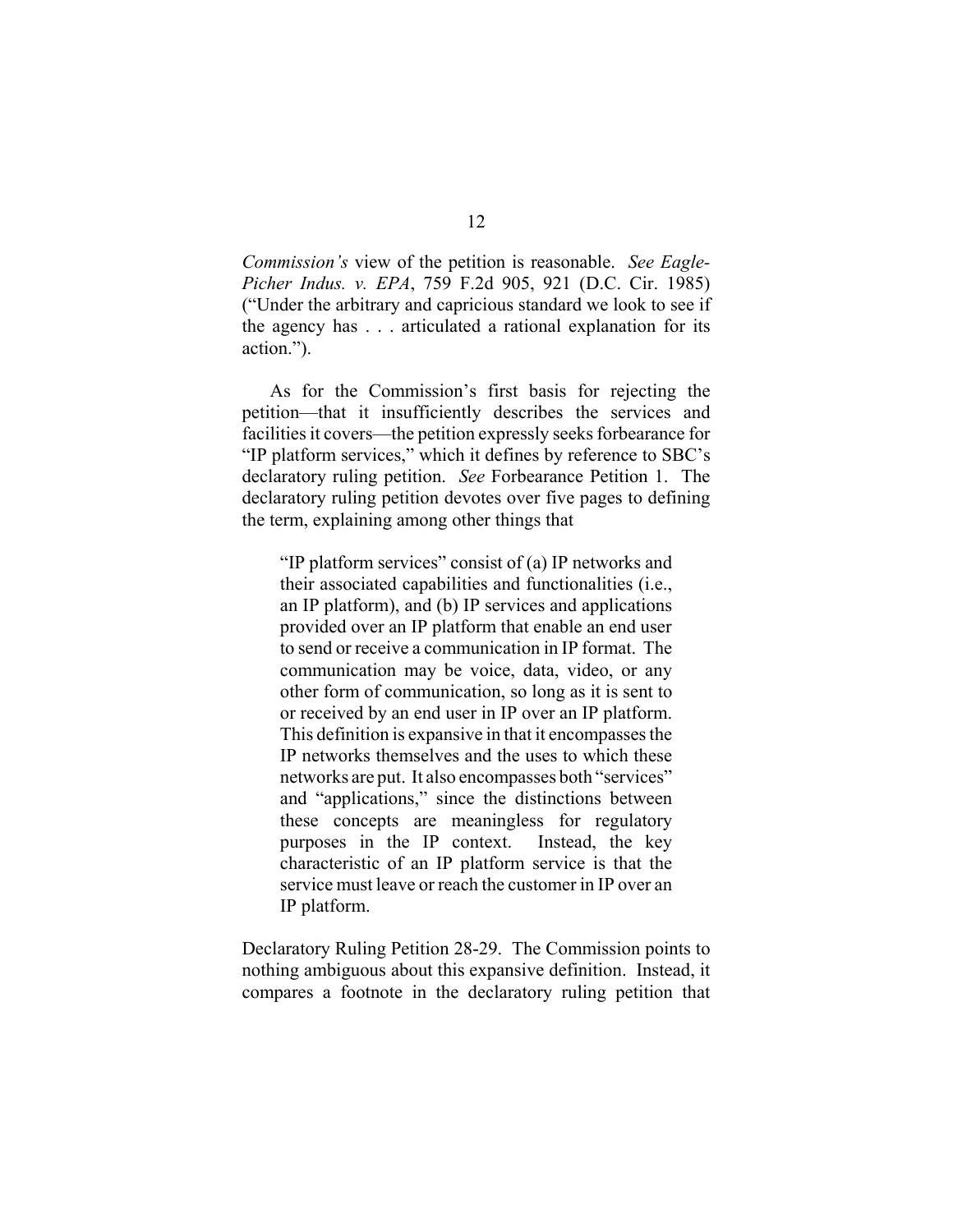"appears to request forbearance for services that can ride over legacy networks," Forbearance Order, 20 F.C.C.R. at 9366 ¶ 14 (emphasis omitted), to a subsequent SBC pleading indicating the company never sought forbearance for the legacy networks themselves, *see id.* Neither in its order nor its brief, however, does the Commission explain precisely what it finds confusing about these statements, and we decline to speculate on its behalf.

In its order, the Commission's primary concern appeared to be that SBC sought forbearance for a wide range of services. *See id.*  $\P$  15 ("The scope of SBC's petition is . . . potentially very broad."); Resp't's Br. 28 ("[T]he Commission found that the extraordinary breadth and generality of SBC's petition made it impossible to assess whether the forbearance standards had been met."). But as Commission counsel wisely conceded at oral argument, "breadth alone would [not] be a reason to deny the petition." Oral Arg. 30:30-31:00.

In sum, given SBC's extensive definition of "IP platform services" in its declaratory ruling petition and the Commission's failure to identify any inadequacies in that definition, the Commission's rejection of SBC's petition as "insufficiently specific" with respect to services and facilities was arbitrary and capricious.

More persuasive is the Commission's conclusion that SBC failed to adequately identify the regulations from which it sought forbearance. Although the petition requests forbearance from only "common carrier" and "economic" regulation under Title II, *see* Forbearance Petition 1, 11, the Commission correctly points out that the petition "never clearly identifie[d] which specific provisions of Title II this limitation is meant to exclude," Forbearance Order, 20 F.C.C.R. at 9367 ¶ 16. Indeed, although other telecommunications carriers—including AT&T, the very company SBC merged with during the course of these proceedings—submitted comments criticizing SBC for failing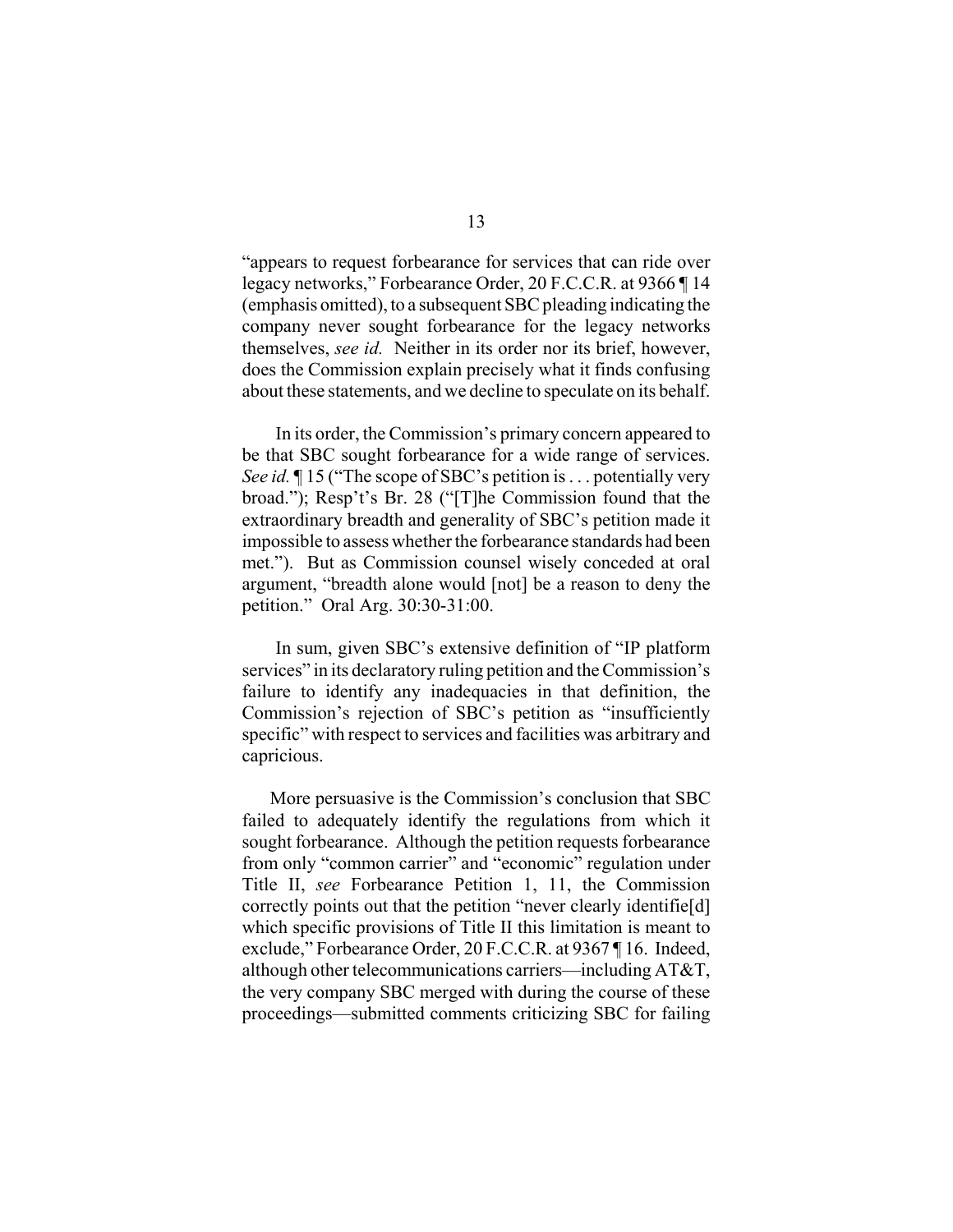to specify which Title II regulations it intended its petition to cover, SBC refused to provide any clarification, asserting instead that "it would elevate form over substance if forbearance could be granted only following an individual examination of every single provision of Title II standing alone." Reply Comments of SBC Commc'ns, Inc., WC Docket No. 04-29, at 19 (filed July 14, 2004).

AT&T argues that further specificity was unnecessary because the terms "economic" and "common carrier" clearly refer to specific provisions in Title II. Citing an order and two NPRMs in which the Commission itself used these terms—*In re: Vonage Holdings Corporation Petition for a Declaratory Ruling Concerning an Order of the Minnesota Public Utilities Commission*, 19 F.C.C.R. 22,404 (2004) ("*Vonage* order"), IP-Enabled Services, 19 F.C.C.R. 4863 (proposed 2004), and Inquiry Concerning High-Speed Access to the Internet Over Cable and Other Facilities, 17 F.C.C.R. 4798 (proposed 2002)—AT&T asserts that the Commission "has manifested its understanding that 'economic' or 'common carrier' regulation includes a readily identifiable list of certification, tariffing, interconnection, service quality, and other related requirements that are distinct from social policy and consumer protection rules." Pet'r's Br. 30. AT&T also submitted a Rule 28(j) letter pointing out that the Commission recently allowed a *Verizon* forbearance petition to be "deemed granted" even though, like the SBC petition, it "sought relief from the application of Title II common carrier requirements without enumerating all the requirements that fall into that category." Pet'r's 28(j) Letter, Mar. 21, 2006; *see also* Fed. R. App. P. 28(j) ("If pertinent and significant authorities come to a party's attention after the party's brief has been filed . . . a party may promptly advise the circuit clerk by letter . . . setting forth the citations.").

The Commission has never attempted to reconcile either the *Vonage* order or the two NPRMs with the case at hand, and it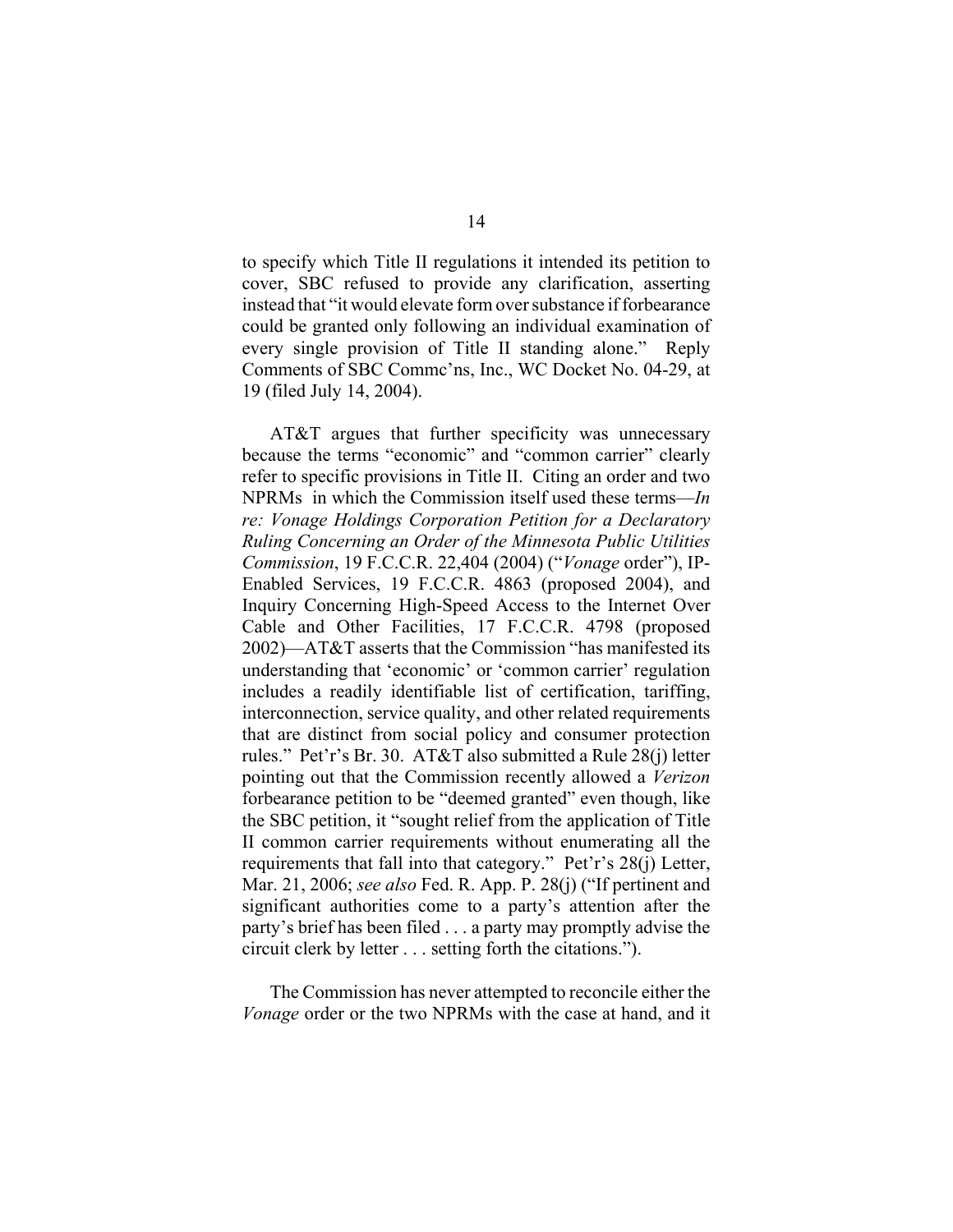remains unclear to us whether, in finding the SBC petition insufficiently specific to warrant forbearance, the Commission acted consistently with the specificity standard applied in these other contexts. Perhaps the *Vonage* order differs from this case because there the Commission used "economic" and "common carrier" to describe a set of state, rather than federal*,* telecommunications regulations. Perhaps the other two examples differ because NPRMs require less specificity than forbearance petitions. For us to so conclude, however, "would impermissibly intrude on the agency's prerogative to make policy judgments for itself." *Nat. Res. Def. Council, Inc. v. Herrington*, 768 F.2d 1355, 1412 (D.C. Cir. 1985); *see also Cassell v. FCC*, 154 F.3d 478, 483 (D.C. Cir. 1998) ("An agency's interpretation of its own precedent is entitled to deference."). As for the disposition of the *Verizon* petition, although agencies normally "need not explain alleged inconsistencies in the resolution of subsequent cases," *CHM Broad. Ltd. P'ship v. FCC*, 24 F.3d 1453, 1459 (D.C. Cir. 1994); *but cf. Williston Basin Interstate Pipeline Co. v. FERC*, 165 F.3d 54, 61-62 (D.C. Cir. 1999); *Panhandle E. Pipe Line Co. v. FERC*, 890 F.2d 435, 438-39 (D.C. Cir. 1989), we make an exception where, as here, the later case is part of a pattern of arguably inconsistent decision-making that began before the challenged action, *see Idaho Power Co. v. FERC*, 312 F.3d 454, 464 (D.C. Cir. 2002) (vacating because, among other things, the challenged orders were inconsistent with both prior and subsequent agency actions). Accordingly, we remand the case to the Commission with directions to either (1) explain how the SBC petition is distinguishable from the four examples cited by AT&T, or (2) reconsider the sufficiency of the SBC petition in light of the specificity standard applied in those cases. *See Fox Television Stations, Inc. v. FCC*, 280 F.3d 1027, 1048 (D.C. Cir. 2002) (finding remand, rather than vacatur, appropriate where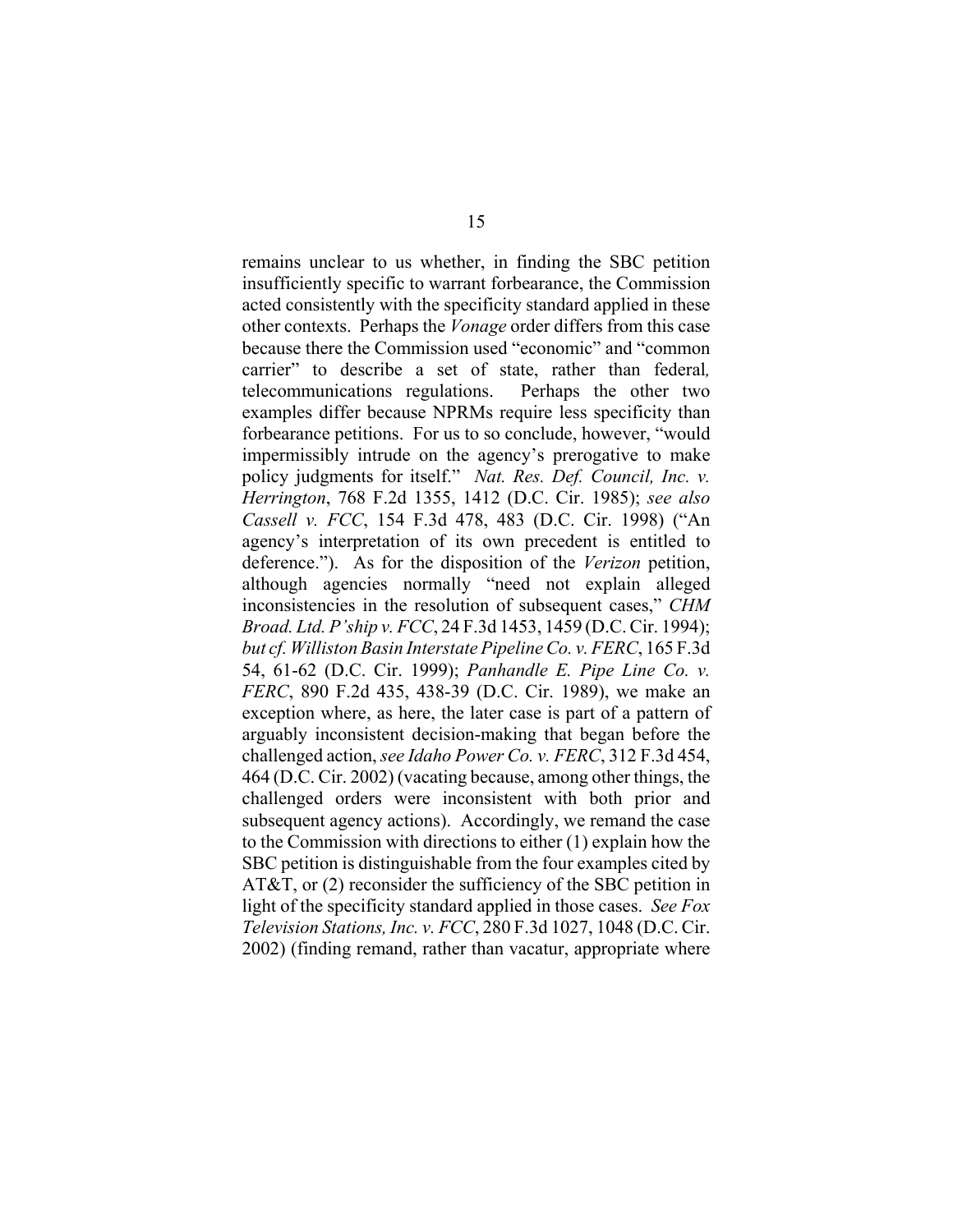"we cannot say with confidence that the [agency action] is likely irredeemable").

 *So ordered.*